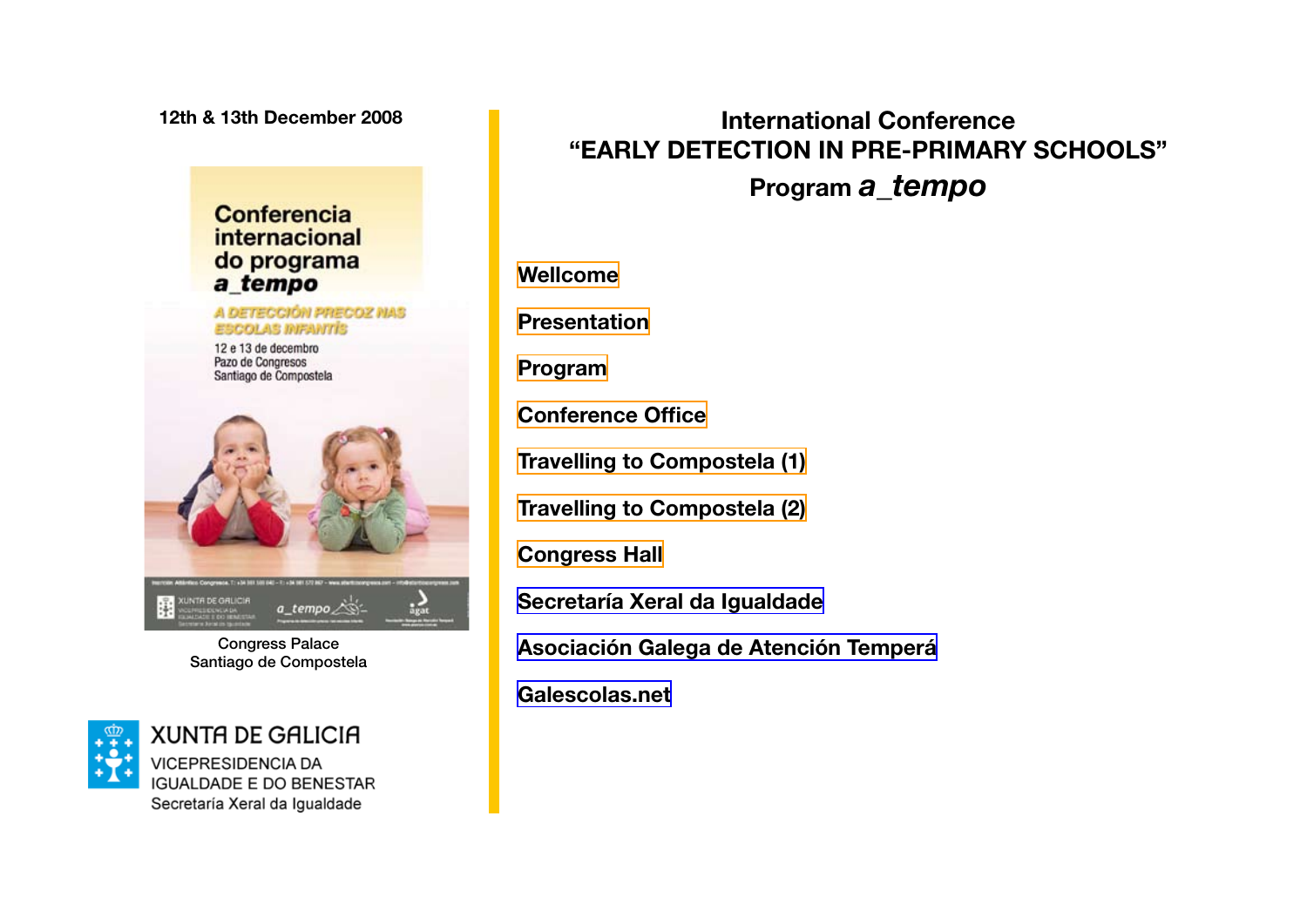<span id="page-1-0"></span>

#### **Wellcome**

We want pre-primary schools 0-3 to be a place for children to grow into equality and togetherness, to raise the Galician's of future. We want pre-primary schools opened to new technologies and pedagogic renewal, pride of their identity and committed with inclusion.

Thanks to the partnership between the Vicepresidencia da Igualdade e do Benestar and the Asociación Galega de Atención Temperá, and to the collaboration and goodwill of the staff of the 25 schools which are involved in this program it was possible to articulate the program a\_tempo.

We are convinced that the program a tempo is a very useful tool for early detection of any difficulty in child development, a gateway that will provide new knowledge about children needs in our schools, and a rich experience which will gather new insights to evaluate the type of support services that will match the best with the model of open and inclusive school which we wish for our country,

The International Conference on "Early Detection" which will be held in Santiago on 12th & 13th of next December is an excellent opportunity to know and share the main aims, experiences and outcomes of a selected group of early childhood programs which are exploring new strategies and good practices to improve early childhood education and give appropriate support to children with specific needs

*Carme Adán, Secretaria xeral da Igualdade* 

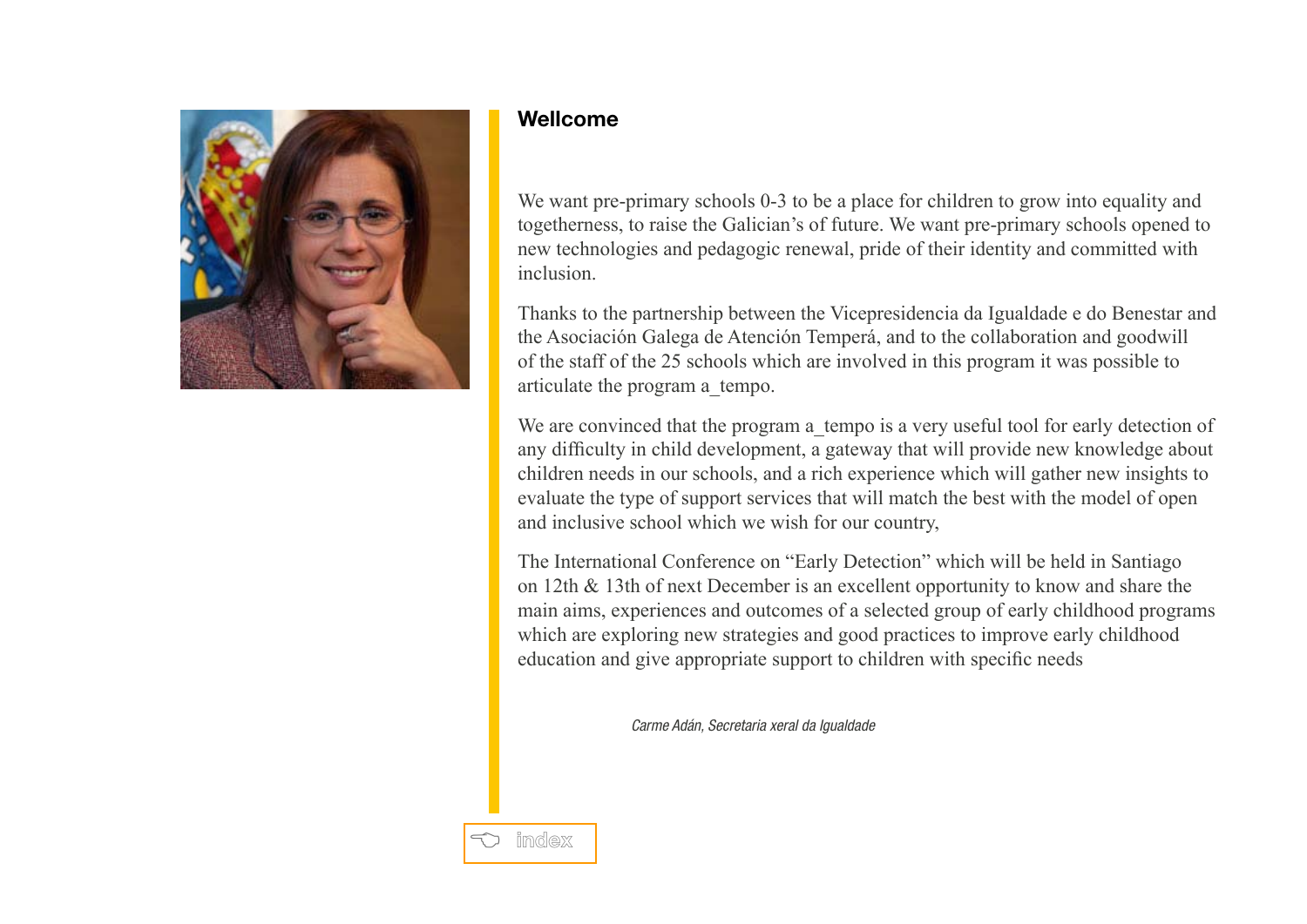#### <span id="page-2-0"></span>**Pre-primary schools 0-3. Vicepresidencia da Igualdade e do Benestar**

#### **A CORUÑA**

**"As Mariñas" A Coruña "Elviña" A Coruña "O Ventorrillo" A Coruña "Santa María De Oza" A Coruña "Catabois" Ferrol "Virxe Do Chamorro" Ferrol "Santa Susana" Santiago "Vite" Santiago** 

#### **Lugo**

**"Nosa Sra Da Purificación" Foz "Nosa Sra Sagrado Corazón" (Milagrosa) Lugo "Paradai" Lugo "Nosa Sra Do Campo" Ribadeo "De Celeiro" Lugo** 

#### **Ourense**

**"A Farixa" Ourense "Antela" Ourense "Virxe De Covadonga" Ourense** 

#### **Pontevedra "Bouzas" Vigo "Campolongo" Pontevedra "O Toxo" Pontevedra "Marisma De Santa Mariña" Redondela "Relfas" Vigo "Rosalía De Castro" Vigo "De Cabral" Vigo "De Marin" Vigo**

a temp

Programa de detección precoz nas escolas infantís

# **Presentación**

The International Conference "Early detection in pre-primary-schools" aims to provide a meeting place for all who are interested in exploring new and efficacious insights in the field of early childhood education. There is increasing awareness that building partnership among families, schools and community services is a quality social standard which is needed nowadays to provide children with the support that they eventually might need to unfold their full range of possibilities.

Thanks to the joint work carried out by the Vicepresidencia da Igualdade e do Benestar and the Asociación Galega de Atención Temperá and, overall, to the welcome of families and the dedication of the staff involved, it has been possible to implement and develop an exciting process of in-service training: the program a\_tempo,

Now, within the context of this International Conference, we all will have the opportunity to know more about this and other experiences which are searching for new answers and new models of early childhood education and care, new routes to transform risk into opportunities and difficulties into possibilities.

We look forward to welcome you in Santiago. We expect your participation, your opinions and your ideas

> *Xaime Ponte, Presidente da AGAT Coordinador do programa a\_tempo*



B **[index](#page-0-0)**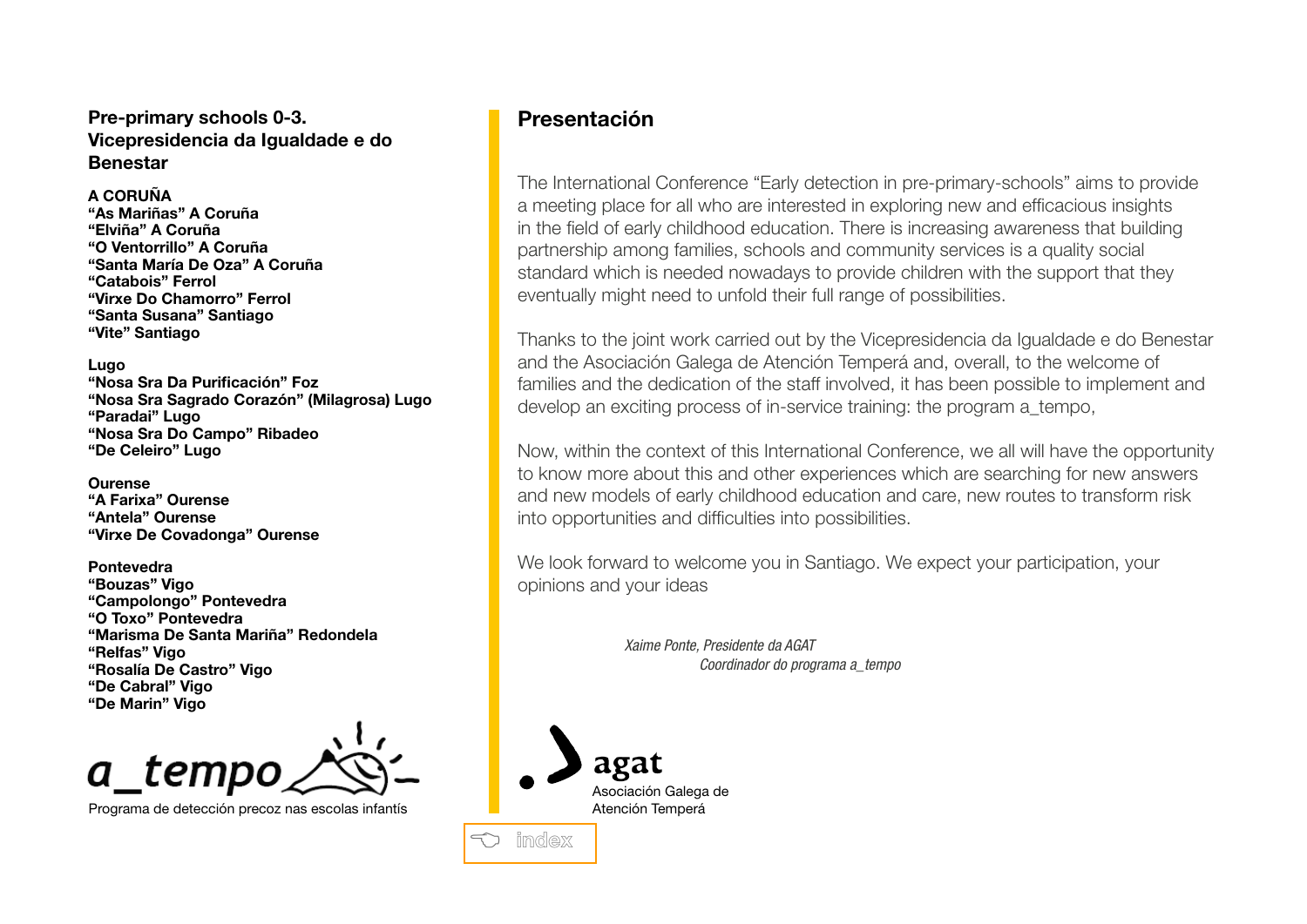<span id="page-3-0"></span>

#### **Keynote speakers**

- **Carme Adán**. *Secretaria xeral da Igualdade. Xunta de Galicia*
- **Xaime Ponte**. *A\_TEMPO. AGAT.*
- **Lois Ferradás**. *Santiago University*
- **Liisa Heinämakï**. *STAKES. Finlandia*
- **Edward Melhuish**. *EPPE. Birbeck University of London*
- **Sonsoles Perpiñan**. *EAT. Avila*
- **Fátima Pegenaute**. *EIPI. Barcelona*
- **Jane Squires**. *Author of ASQ. University of Oregon.*

# **Program**

### **Main topics**

- Early detection in pre-primary schools 0-3
- Pre-primary schools & family partnership. New families, new schools.
- Screening tools in pre-primary schools
- Experiencies with ASQ and PEDS
- Pre-primary schools and specific education needs.

### **Approach**

- The Conference will focus in practice experiences with presentations, workshops and symposiums which will bring together different insights from educators, teachers, educational psychologists, psychologists or social workers. Daily life in schools, communication with families, inclusion challenges will be in focus,...
- We, II have first-hand knowledge of preliminary outcomes of different programs like a tempo or EPPE, the Finnish early childhood education and care model, the utility of screening questionnaires for parents and caregivers (ASQ, PEDS, …)

### **Invitation to attend**

- Educators and teachers of pre-primary and kindergarten schools
- Family and professional associations
- Child development and early intervention specialists
- Child health and social work staff

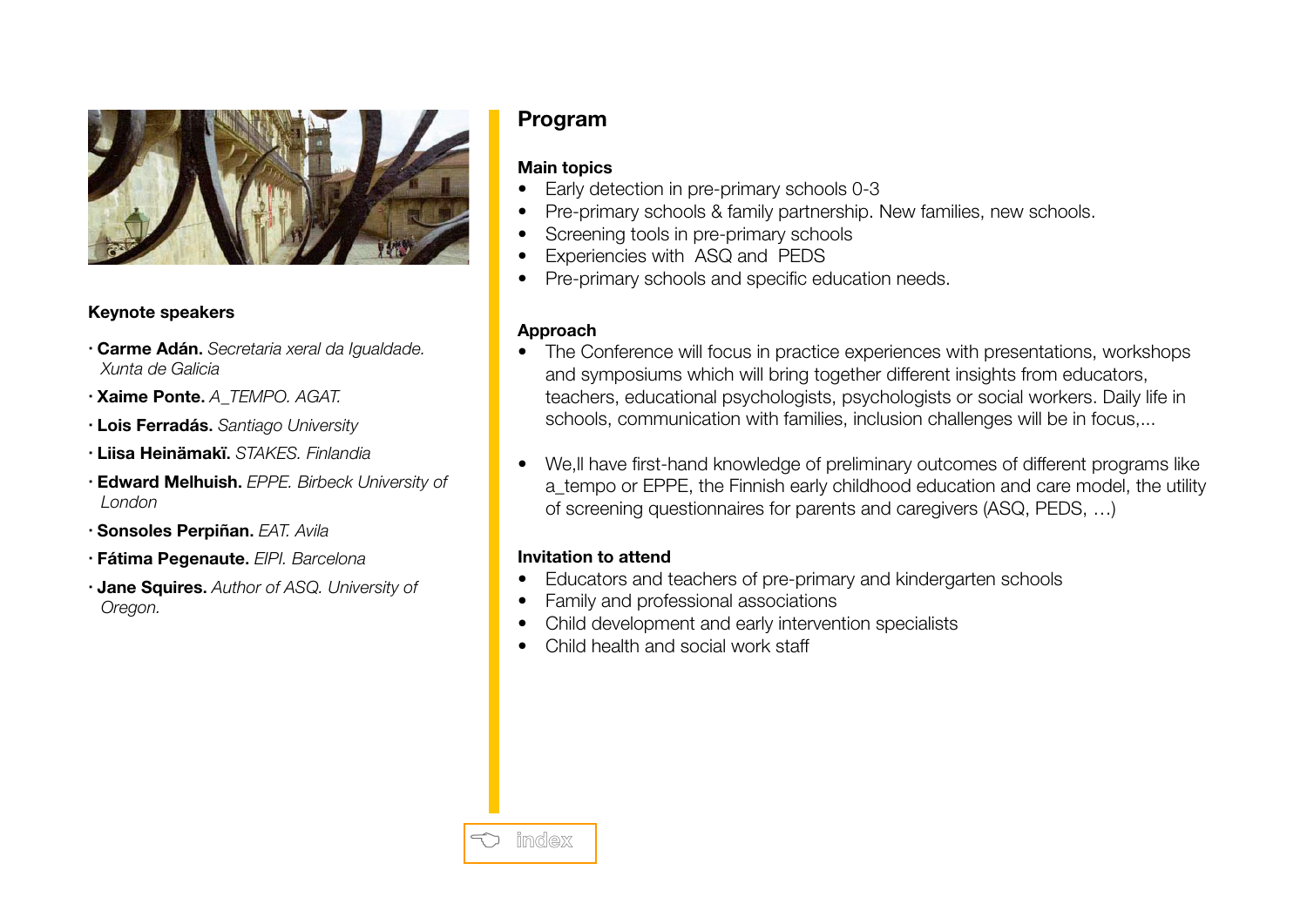<span id="page-4-0"></span>

# **Conference Office**

Atlántico Congresos

Senra, 7 - 9, 2º A.

15702 Santiago de Compostela - A Coruña - España

Tel.: +34 981 56 90 40

Fax: +34 981 57 28 67

[www.atlanticocongresos.com](http://www.atlanticocongresos.com)

**[info@atlanticocongresos.com](mailto:info@atlanticocongresos.com)**

*Registration is free. No fees are required*

# **ON LINE REGISTRATION**



*To complete the on-line registration, go to Atlantico Congresos website*

[www.atlanticocongresos.com](http://www.atlanticocongresos.com/galescolas2008/formreg.html)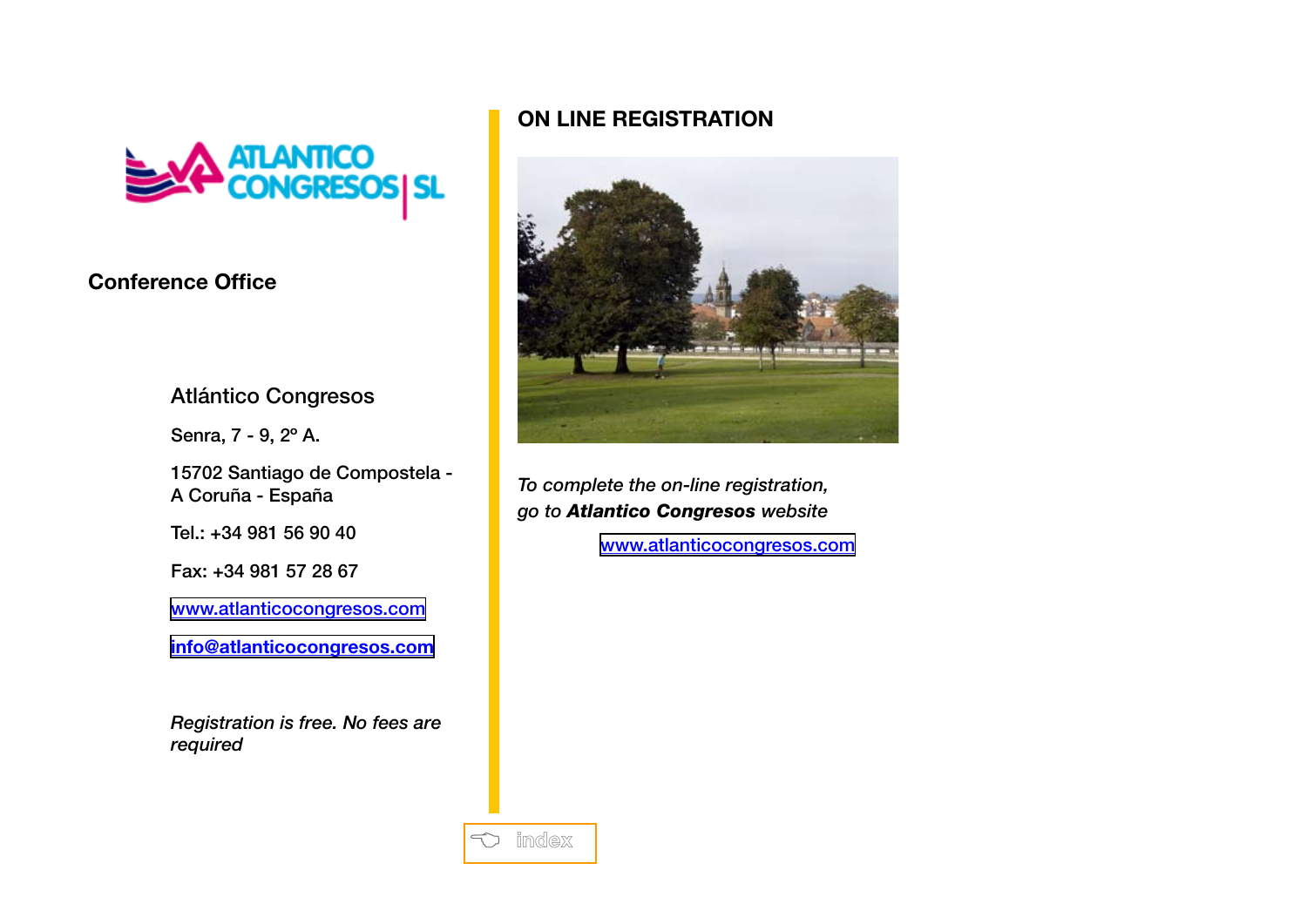# <span id="page-5-0"></span>**Travelling to Compostela**



#### Santiago de Compostela train station

**Situation:** C/ HÓRREO, S/N Tel:902 24 02 02 / 981 59 18 59

[www.renfe.es](http://www.renfe.es)



Santiago de Compostela Airport

**Situation:** Lavacolla **Distance:** 10 KM (15 min. by car) Tel:(+34) 981 54 75 00 / (+34) 981 54 75 01

[www.aena.es](http://www.aena.es)



Santiago de Compostela bus station

**Situation:** San Caetano, s/n Tel:981 54 24 16

www.tussa.org



Road accesses

Atlántico HighwayAP-9 Noroeste Highway A-6 Rías Baixas Highway A-52. Main road AP-53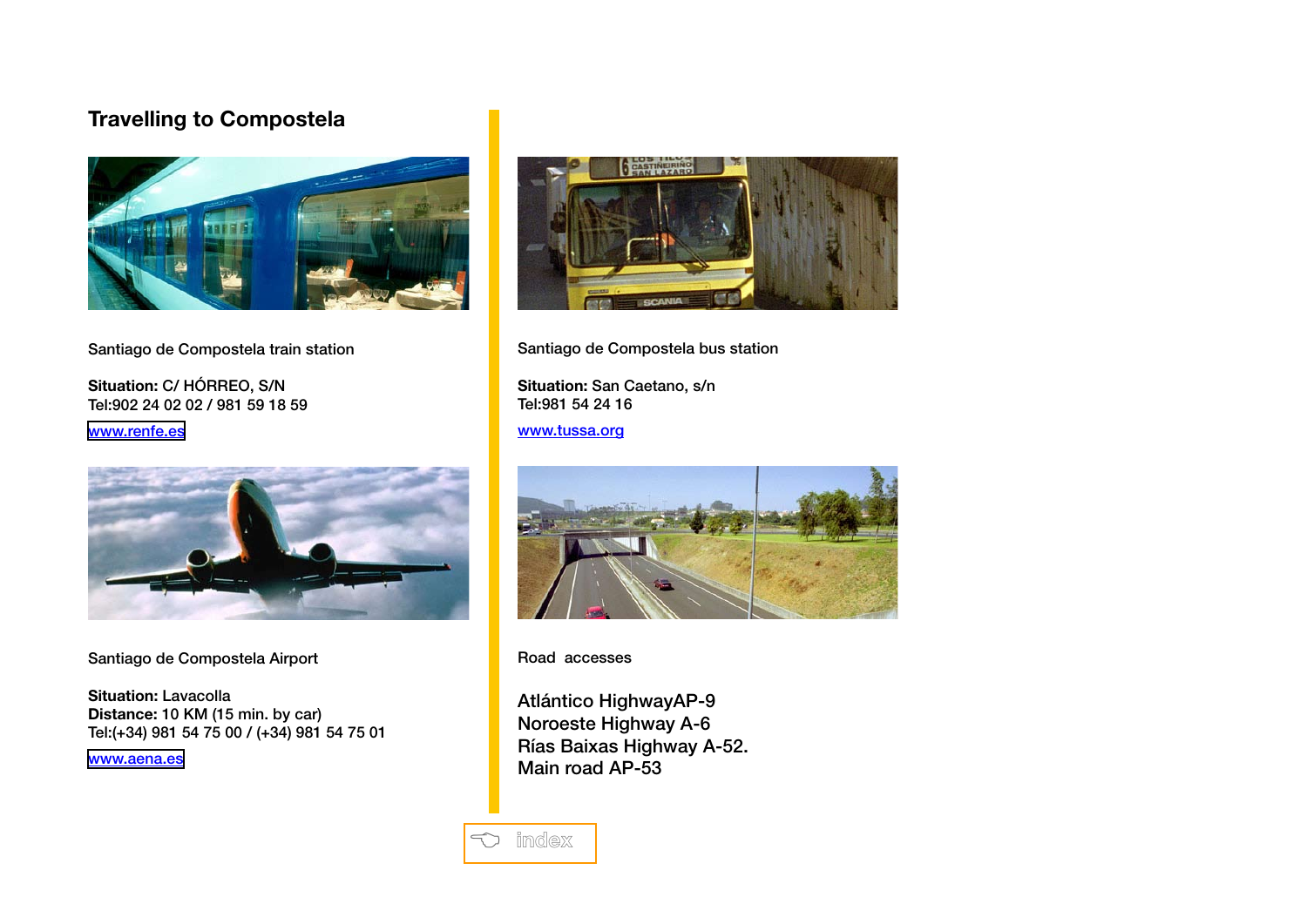# <span id="page-6-0"></span>**Travelling to Compostela**



"Camiño de Santiago" footpath http://www.xacobeo.es/index.php



# **Accomodation in Compostela**

<http://www.turgalicia.es/>

[http://atlanticocongresos.com](http://www.atenciontemprana.com)

# **Resources**

Auditorio de Galicia <http://www.auditoriodegalicia.>

Centro Galego de Arte Contemporáneo <http://www.cgac.org>

Concello de Santiago [www.santiagodecompostela.org/](http://www.santiagodecompostela.org/)

Cidade da Cultura de Galicia <http://www.cidadedacultura.es/>

Fundación Eugenio Granell <http://www.fundacion-granell.org>

Museo de Historia Natural <http://www.usc.es/museohn>

Museo do Pobo Galego <http://www.museodopobo.es>